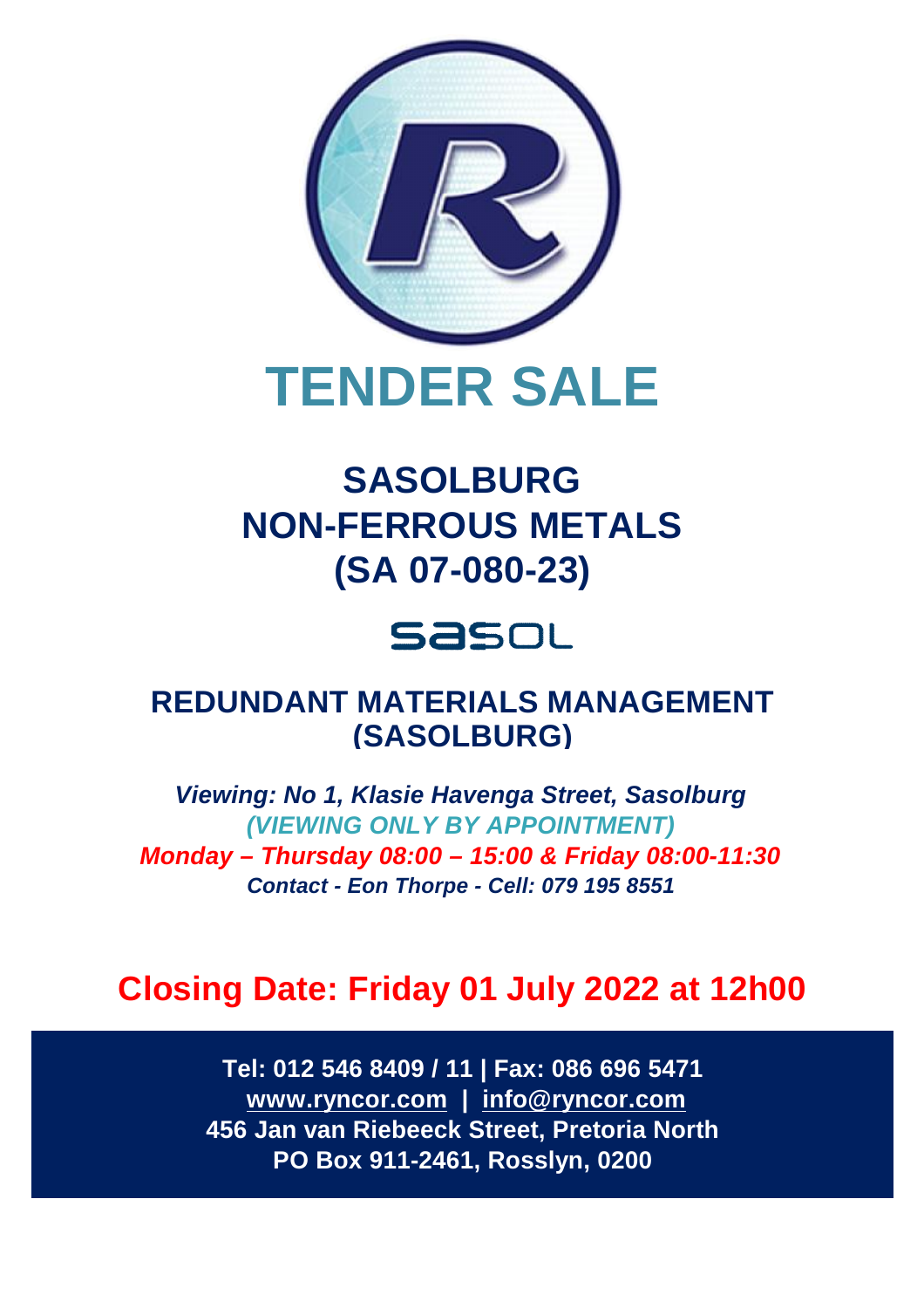

# **GENERAL TERMS AND CONDITIONS AND TENDER FORM, FOR TENDER SALE ON BEHALF OF SASOL TENDER SALE NUMBER: SA 07-080-23**

# **PROCESS FOR TENDER SALE:**

- **1** Read the terms and conditions and familiarize yourself with the contents. **Sign pages 1 to 3 of the terms and conditions and fax or e-mail with the completed tender document. It can also be placed in a tender box situated in Pretoria, Secunda, Sasolburg or Meyerton.**
- **2 Please note: An additional administration fee of R2500,00 (EXCLUDING VAT) will be charged on the sale of all vehicles, motorcycles, trailers and all other items sold with registration documents.**
- **3** Approval for tenders should be obtained within 10 working days after the closing date of the tender sale. Successful Bidders / Tenderers will be notified by Fax or Email by means of a Pro Forma Invoice. (See paragraph 6 in the terms and conditions for bank details.) Please ensure that your contact details is complete, correct and legible.
- **4** After payment is cleared you will receive a Release Note with details for the removal of sold items.
- **5** Please note that a copy of the ID document and proof of residence is compulsory for bidding on every tender submitted!!
- **6** Please note that a valid TV license is compulsory for bidding on any TV set !!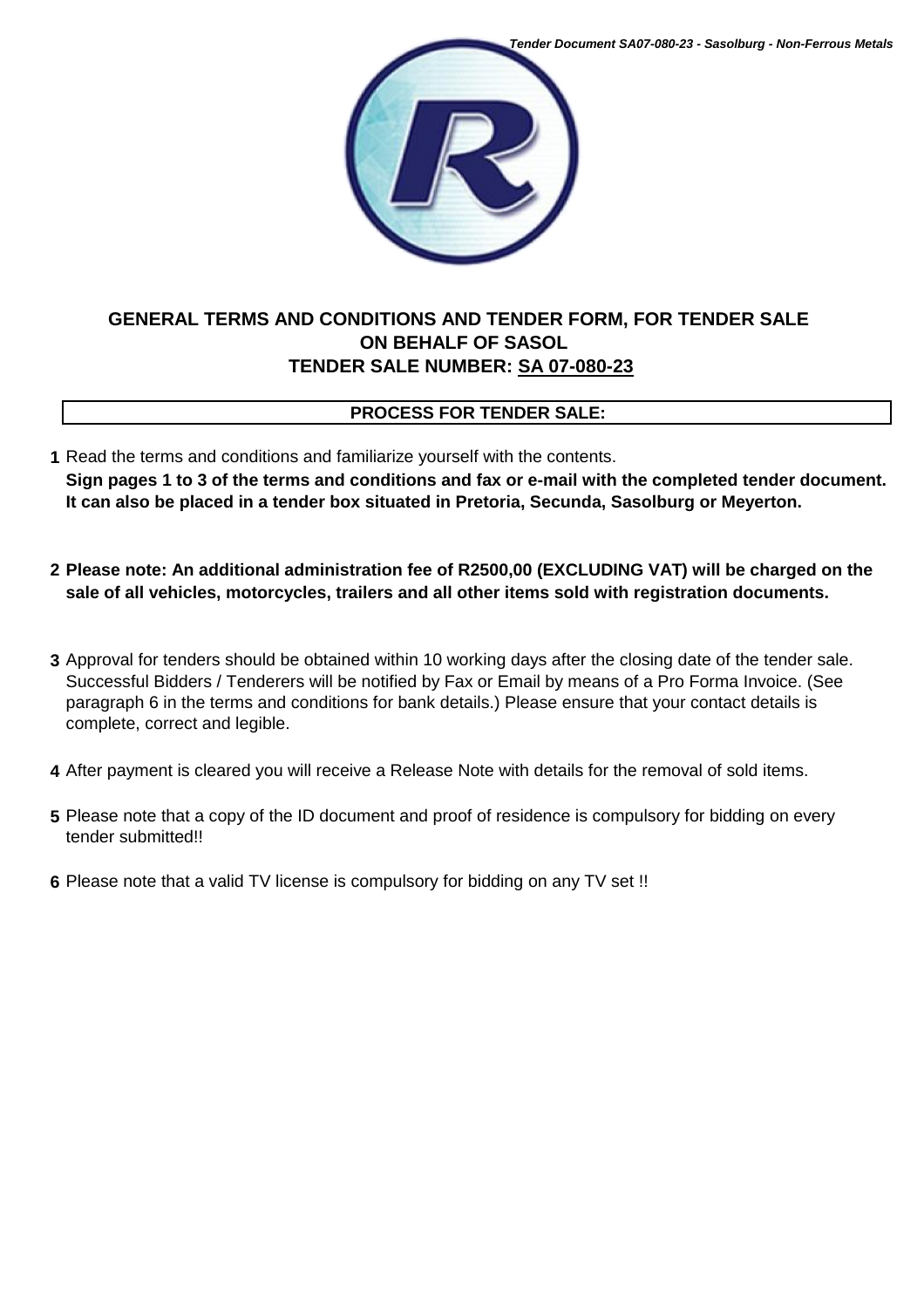

### **GENERAL TERMS AND CONDITIONS AND TENDER FORM, FOR TENDER SALE ON BEHALF OF SASOL TENDER SALE NUMBER: SA 07-080-23**

**By bidding for any items included in the sale the bidder confirms that he accepts and is bound by the following terms and conditions:**

- **1** Bids must be sent to Ryncor Auctioneers, on or before **01 July 2022 at 12:00 pm.** Bids must be sent by: - fax to **086 696 5471 / 086 558 4185 / 086 558 5030**; - or by e-mail to: **[info@ryncor.com](mailto:info@ryncor.com)** - or **tender box. Important Notice: - The Bidder is responsible to ensure/confirm, that all bids submitted electronically / by fax / hand delivered in Tender Box, have actually been received by Ryncor, for inclusion in the Tender Sale process!**
- **2** The Seller is the sole owner of these goods. Ryncor Auctioneers acts as an agent for and on behalf of the Seller and does not have any rights title or interest in the ownership of these goods and does not accept any liability to any third party with regard to these goods.
- **3 A "Tender Sale" is a private treaty sale in which the Seller reserves the right to refuse an offer at any time without any justification or explanation. The Seller reserves the right to merge or split some lots and to withdraw items from the sale.**
- **\* Ryncor reserves the right not to accept the highest bid or any other bid !**
- **\* Ryncor reserves the right to negotiate with the Buyer a better price if the Seller rejects the highest bid.**
- **\* The negotiated price shall not be less than the highest bid received on auction/tender**
- **4** The Seller reserves the right to withhold delivery of items to any successful bidder until full payment is received.
- **5** Buyers will take full responsibility for the items as soon as final payment is received by Ryncor Auctioneers.
- **6** After awarding of the winning bid(s), the purchase price plus **5% Buyers** commission and **VAT applicable of 15%**, must be transferred within **48 hours** to Ryncor Auctioneer's bank account:

| Branch:                         | Pretoria North       |
|---------------------------------|----------------------|
| Branch code:<br>Account Number: | 632005<br>4053081330 |
|                                 |                      |

Please state your reference number (Example: PSEC000) as shown on the Pro-Forma Invoice on all payments made to this account and fax or email proof of payment to 086 696 5471 / [info@ryncor.com](mailto:info@ryncor.com)

**All cash deposits including ATM cash deposits into this account are subject to a "Cash Deposit Fee" of R1.60 per R100.00** 

**On all credit /debit card transactions, a 5% surcharge will be charged.**

- **6.1** If invoices are being paid by cheque or bank guarantee cheque, there will be a 10 day waiting period before the collection of the items can proceed.
- **7** Foreign Buyers will be refunded for the VAT after receipt of the original exportation documentation properly stamped to prove that the export has been carried out.
- **8** Should the Buyer fail to proceed to **pay in full within 48 hours** or cancel his bid, Ryncor Auctioneers will be entitled to a **penalty fee amounting to 20%** of the bid amount from the Buyer, as compensation for admin costs.

### **Important Notice: -**

If financing is arranged through a Financial Institution, it must be noted that the required evaluation / approval / inspection of the commodity being purchased from Sasol, be done beforehand and on site Sasol RMM. No commodity will beallowed to leave Sasol's premises until paid in full!

- **9** Once payment reflects in the Ryncor bank account, the Buyer will receive a release Note within 48 hours.
- The Buyer then has ten (10) working days after the payment date to collect/remove his purchased goods from the premises. Failure to collect/remove the purchased items/vehicles within ten (10) working days will result in the items/vehicles being sold on a new Tender Sale, to recover Admin/storage fees. Any remaining proceeds from this sale will be reimbursed to the Buyer.

**SIGNED: ……………..……………... DATE: ………….………...…..**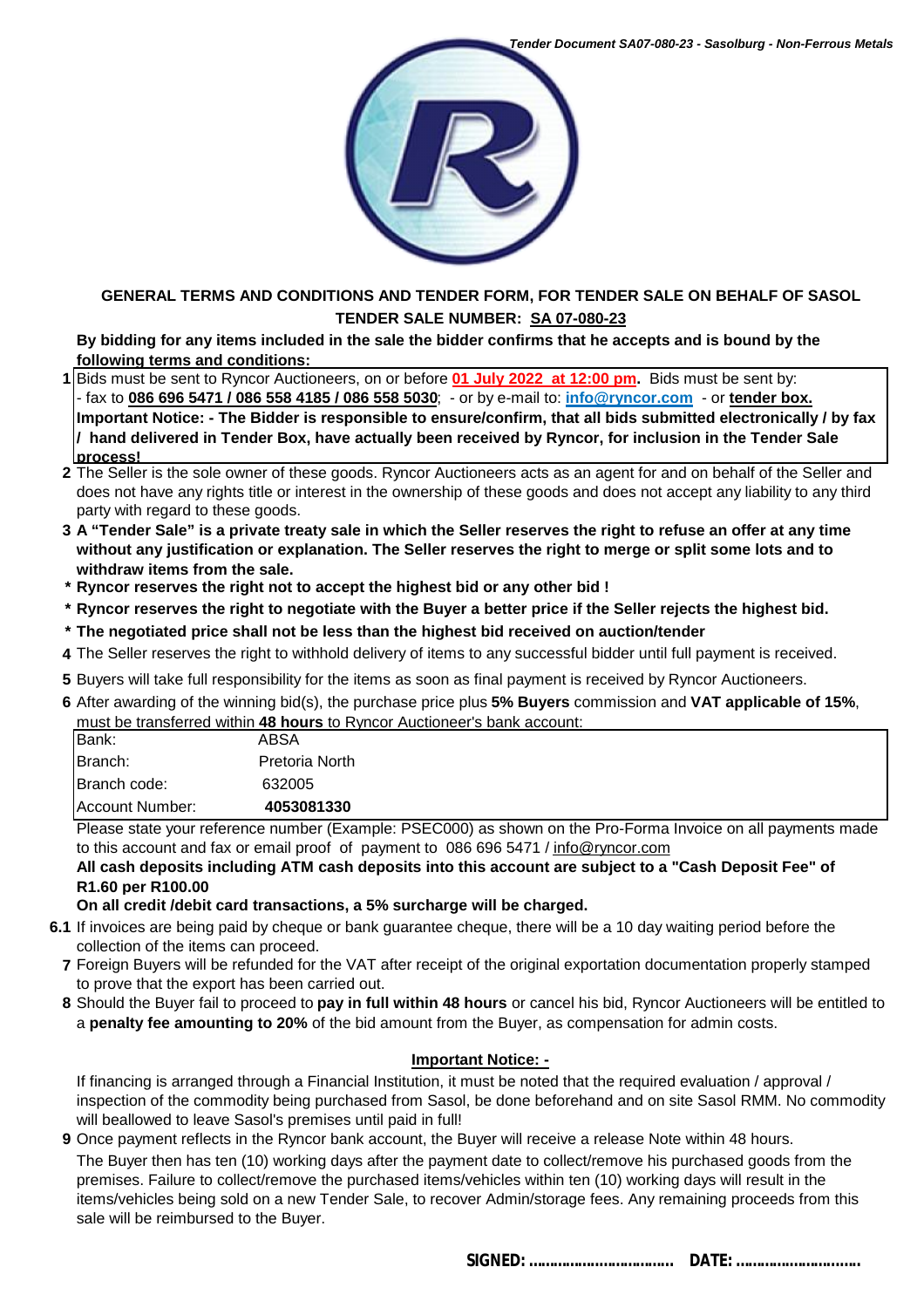

**Collection should be arranged with the Site one day in advance to allow arrangements for booking at Security collection times and days:**

- **\* Monday to Thursday 7am to 3pm; however arrival times for large items involving cranes and major loading procedures is NO later than 1pm.**
- **\* Late arrivals will not be accommodated and turned away.**
- **\* No collections on Fridays**
- **10** If it appears that an item cannot be delivered, totally or partially, by the Seller, for any reason whatsoever, Ryncor Auctioneers will be authorized to declare the sale null and void, after which Ryncor Auctioneers and/or the Seller will reimburse payments to the Buyer, but will not be liable to pay any damages to the Buyer.
- **11** The items (complete and/or parts) are sold "as is, where is", with no guarantee as regards to condition including any hidden flaws. In any event, the Buyer will be deemed to have carefully inspected the items he purchases beforehand. The Buyer will be deemed competent and to have been informed, before the closing date for biddings, of any error in the descriptions as well as any flaws or imperfections of the items.
- **12** The Seller shall not be liable for any damage to the Buyer's professional property, resulting from any flaws in the items.
- **13** Collection/dismantling of the items sold will be entirely at the buyer's cost and under his responsibility. Neither the Seller nor Ryncor Auctioneers shall be liable to the Buyer or any third party for additional costs due to the removal of the Items/vehicle from the Sasol premises. The Buyer shall be liable for any accident, damage to persons, to buildings or to the third party's property during dismantling and/or collection. **Note :**
	- **\* Contact our office on telephone Pretoria-North: 012-546-8409/11, Meyerton: (016) 366-4046 Sasolburg: 016-960-2992, Secunda: 017-610-1606 to get details of Sasol approved Contractors.**
	- **\* Only roadworthy and licensed vehicles will be allowed on Sasol's premises. All vehicles will be inspected on arrival. If any defect is found as per the Road traffic legislation, a traffic violation notice will be issued by the Sasol traffic department. The vehicle will be turned away and loading can be refused due to safety risks and hazards.**
	- **\* No children, firearms or alcohol are allowed on the Sasol premises.**
	- **\* No Cameras, or Cell phones for the taking of photos are allowed on the Sasol premises.**
	- **\* The removal must be arranged in its totality by the Buyer with no safety risk to Sasol.**
	- **\* All goods may only be removed from Monday to Thursday and from 7:30 15:00 and Friday 7:30 12:00 at Pretoria-North, Sasolburg and Meyerton. Secunda goods may only be removed from Monday till Thursday from 7:30 - 14:00.**
- **14** Neither the Seller nor Ryncor Auctioneers will be held responsible for the condition, description, quality, dimensions, year of manufacturing and completeness of the items as shown in the catalogue.
- **15** Pictures of the items shown in the Tender Sale documents/sales catalogue or sales lists are provided for the sole purpose of better differentiation and under no circumstances do they represent properties or characteristics of the items for sale.
- **16** Removal of the goods from the site shall be the responsibility of the Buyer, who shall remove the goods not later than ten (10) working days from the invoice date, having made prior arrangements to do so with Ryncor Auctioneers. The Buyer will be responsible for obtaining at his own expense, all necessary equipment for the removal of the Goods. Where the Vendor gives assistance to the Buyer in connection with such removal, such assistance is given entirely at the Buyer's risk. Should items not be removed within the specified time frame, then Ryncor Auctioneers reserves the right to resell or dispose of the items without incurring any liability to the Buyer, or without prejudice claims of the Vendor or Auctioneer against the Buyer for breach of contract. The Buyer's also forfeits any deposit paid to Ryncor Auctioneers. Ryncor Auctioneers also reserves the right to charge the Buyer rent and costs incurred due to nonremoval of lots. The Buyer will be responsible for all damages caused to the building, plant and machinery or other lots, be it caused by the Buyer or any appointed contractor.

**SIGNED: ……………..……………... DATE: ………….………...…..**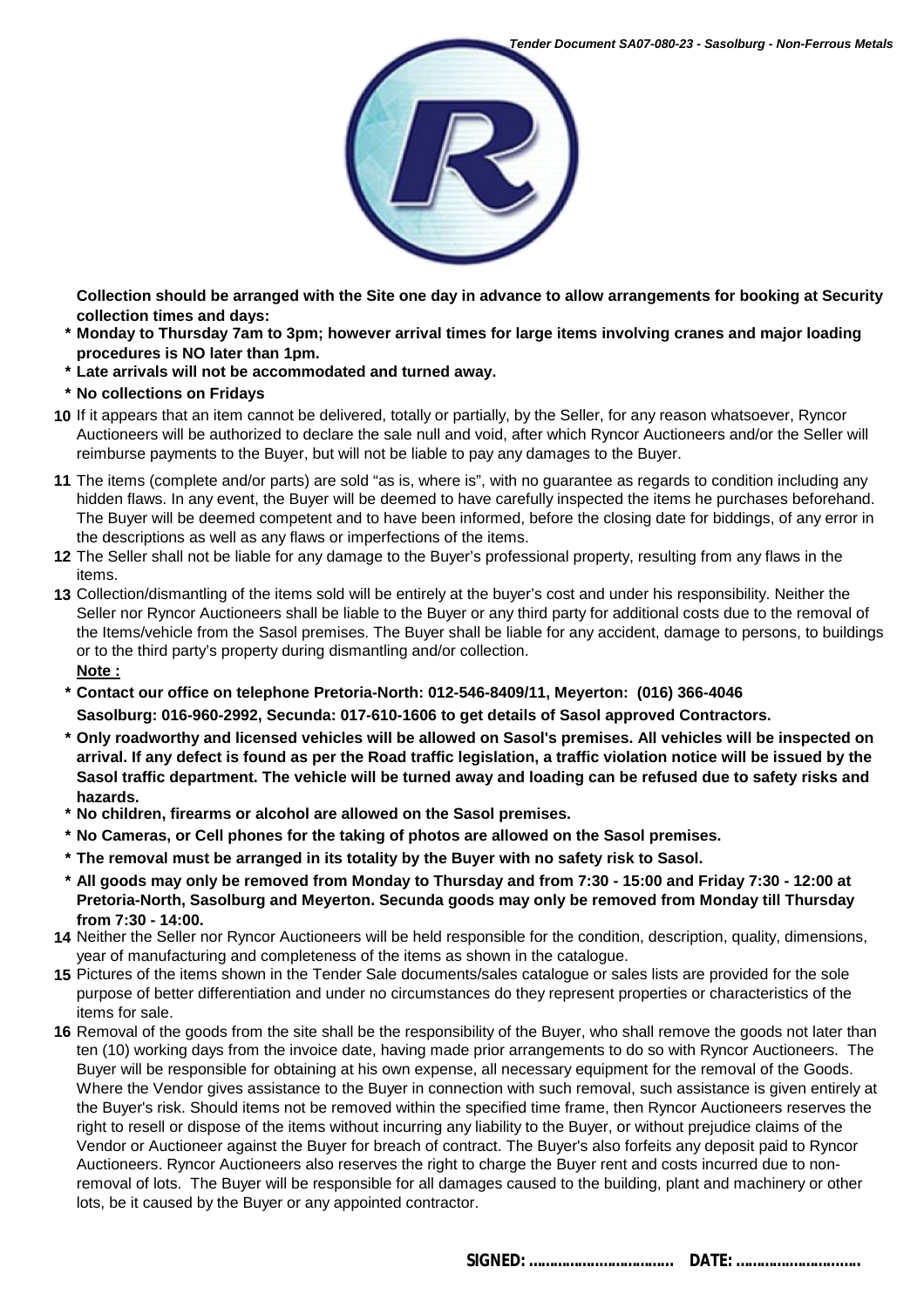

- **17** The Buyer declares to be duly entitled to sign and purchase the items on behalf of his company/cc/trust and agrees with the abovementioned general conditions of sale by Tender.
- **18 Please note: An additional administration fee of R2500,00 (EXCLUDING VAT) will be charged on the sale of all vehicles, motorcycles,trailers and all other items sold with registration documents. A copy of the ID document and proof of residence is mandatory for bidding on any vehicle !!**
- **19 The above mentioned items will be sold as "SCRAP".** The items are hereby sold to the Buyer as ("voetstoots, as is, where is") and Ryncor Auctioneers do not guarantee in any manner the quality and usefulness of the Items, except that when properly used it will not create a risk to health, nor shall Ryncor Auctioneers be responsible for any defects latent or patent or any damages resulting there from, and the Buyer hereby agrees to accept the items as they are with all their defects.
- **19,1 PLEASE TAKE NOTE:**

**The estimated mass (in ton) in the "Description" column is only a theoretical weight, and will be confirmed once the goods are loaded over the Secunda RMM / Meyerton / Sasolburg weighbridge, for final reconciliation and payment/refund!**

**20** When doing a site visit to view the Goods up for a Tender Sale, the prospective Buyer must ensure he arranges to be booked in by a Sasol Supply chain Services Redundant Materials Management employee the day prior to his visit on; **Tel no: 017-610-1606 (Secunda), Tel no: 016-960-2992 (Sasolburg) and Tel no: 016-366-4046 (Meyerton).** 

**Important note: - A** bar coded ID document and the correct PPE wear is also required. Visitors/Contractors are required to view a safety video at the Sasol Security Offices

- **20,1 The SA Immigration Act. has strict requirements for any 'Other Country National (OCN)' that plan to visit South Africa. In order to operate within the parameters of the law it is critical to ensure that access to Sasol premises is aligned with the relevant legal requirements outlined in the Act. Therefore all OCN individuals must notify SASOL RMM/RYNCOR 72 hours (working hours) before intending to visit the Sasol site and send a copy of the valid passport and work permit / business endorsements in order to ensure compliance, alignment and easy access to Sasol premises.**
	- **21** The Buyer hereby, in terms of Section 10 of the Occupational Health and Safety Act, No 85 of 1993, undertakes in writing or by signing of a Letter of Award to take all the necessary steps to ensure, as far as it is reasonably practical, that the items purchased will be used in a safe manner for what they are designed for and without risks to health when properly used and that it complies with the prescribed requirements. The undertaking shall have the effect of relinquish Ryncor Auctioneers and Sasol Shared Services the duty imposed upon them by this Section 10 to such an extent as may be reasonable having regard to the terms of the undertaking.
	- **22** The Buyer further undertakes to abide by all internal SHE *(Safety, Health & Environmental)* prescriptions of the Seller (Company) inclusive of requirements for the safe decommissioning, dismantling, up-liftment / rigging, loading and transportation of the purchased commodities. Depending of the nature and size of the purchased item, a comprehensive Environmental Management Plan (EMP) could be required.

**(This aspect to be discussed by the prospective Buyer when submitting his bid)**

**23** The rules of this Tender Sale comply with section 45 of the Consumer Protection Act, 68 of 2008 ("the Act") and the regulations thereto. Any person attending the Tender Sale to bid on behalf of another person must produce a letter of authority which meets the requirements of regulation 32(3) of the regulations to the Act. Any person bidding on behalf of a company must produce a letter of authority on the letterhead of the company as well as a certified copy of a resolution authorising him or her to bid. All persons intending to bid must register prior to the Tender Sale and must provide a copy of their identity documents and proof of residence.

**SIGNED: ……………..……………... DATE: ………….………...…..**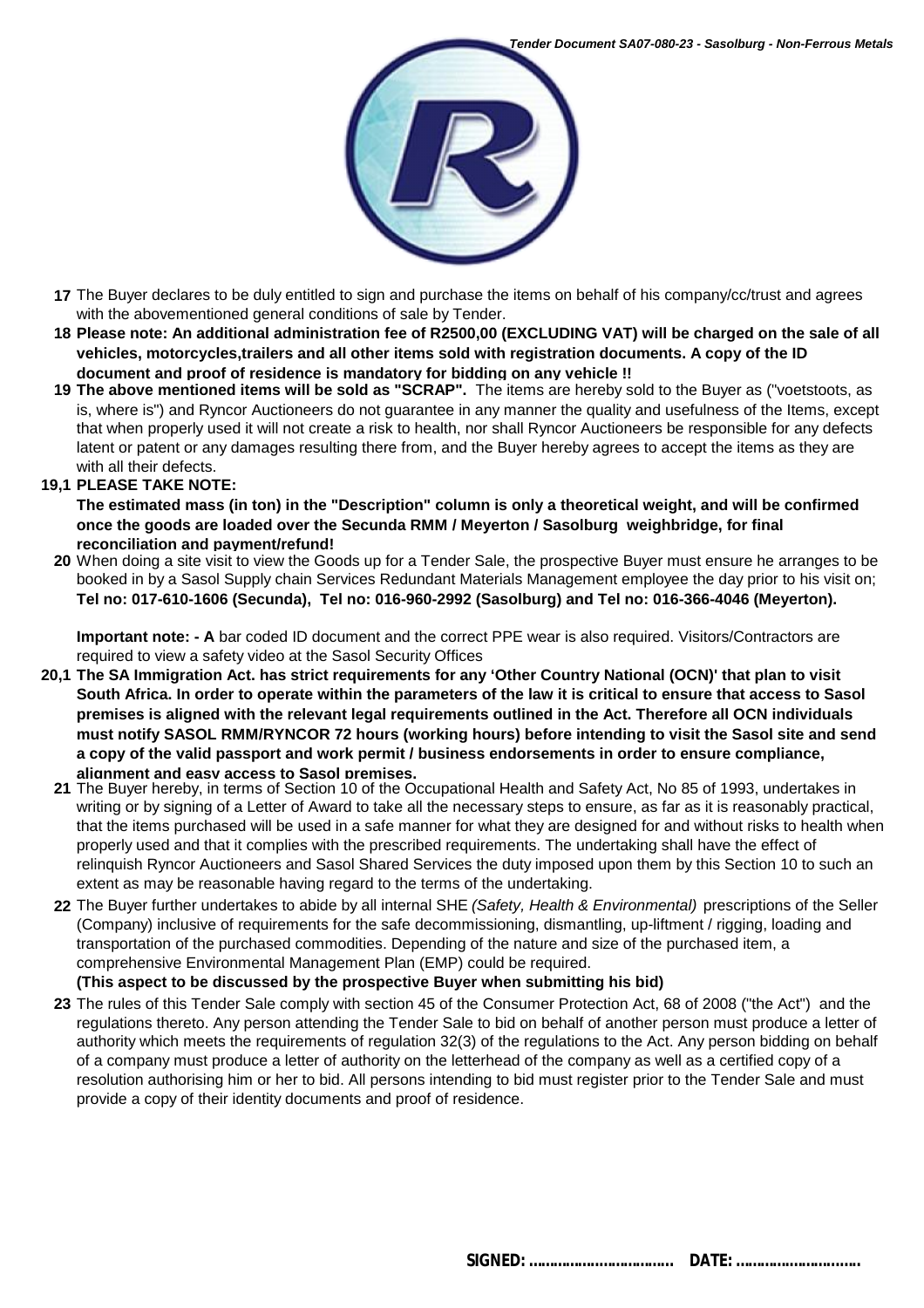

**24** The Buyer shall indemnify and keep Ryncor Auctioneers/Sasol indemnified against all losses for death or injury to its employees, its contractors and / or its contractors losses for death or injury to its employees, its contractors and / or its contractors personnel and / or death or injury or damage to health of third parties or damage to anything attributable to this sales transaction, and against all claims, demands, proceedings, costs, charges and expenses arising in connection with this sale agreement.

**Important Notice: -** For the removal of equipment/structures/plant facilities from any Sasol BU/Plant or Mine area, the successful Bidder must enter into a Memorandum of Agreement with Sasol. All successful bidders for TV sets must furnish Ryncor with a copy of his/her valid TV license before the Release Note for removing the set will be issued!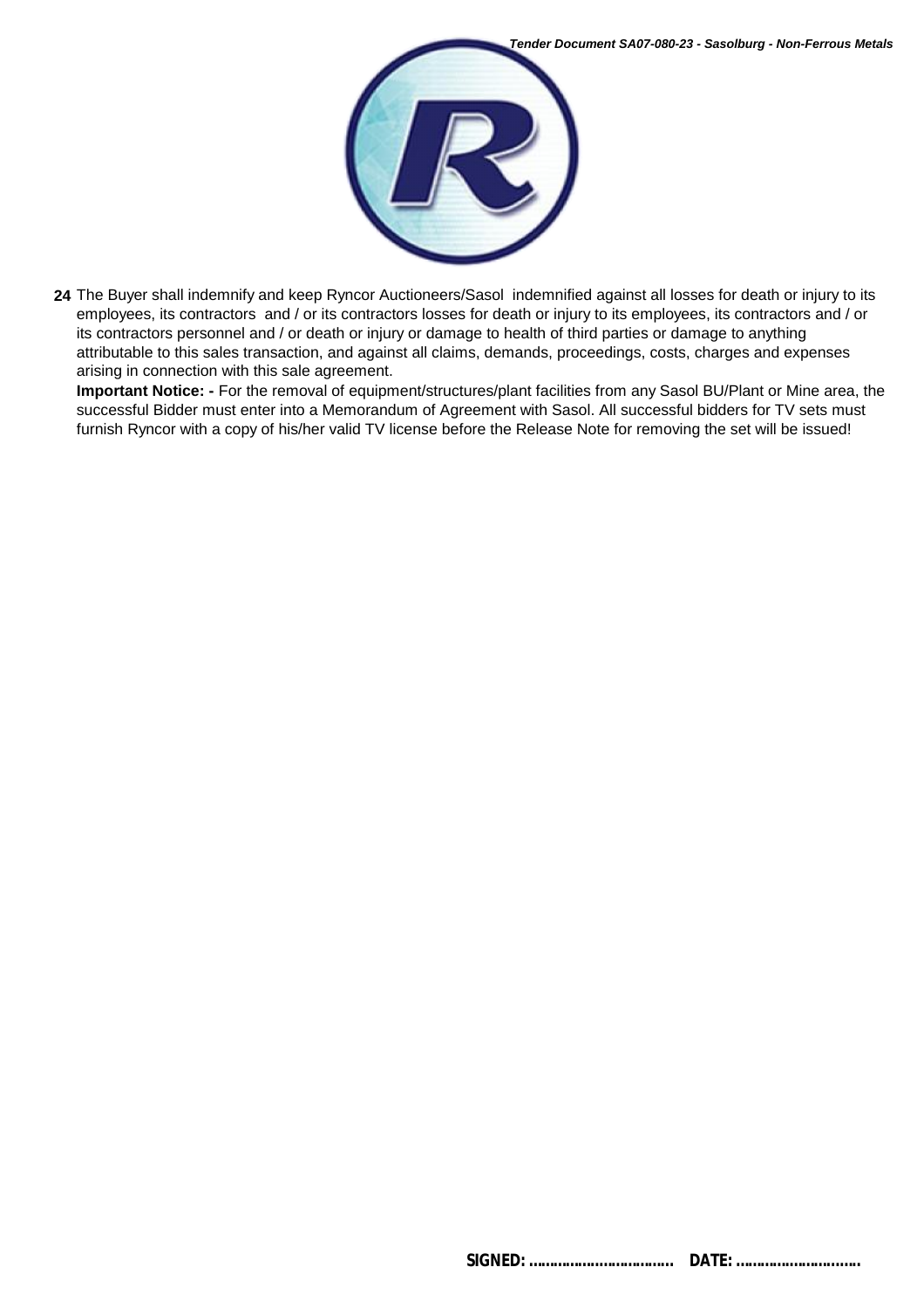

In favour of Ryncor Auctioneers cc (hereinafter referred to as "Ryncor")

I, the undersigned,  $\Box$ hereby agree as follows:

WHEREAS Ryncor has the intention to sell articles to me, on behalf of the Seller, on the following auction/tender provided my bid is the highest:

#### **Tender number: SA 07-080-23** (hereinafter referred to as "the article/s")

AND WHEREAS I intend to purchase the article's from Ryncor and bid a purchase price in consideration for the article/s;

#### *NOW THEREFORE:*

- 1 I acknowledge that the article/s is/are sold voetstoots/COA/as per MSDS without any warranties, whether express or implied and Ryncor shall not be liable for any defects whether patent, latent or otherwise in the article/s nor for any damages suffered by me by reason of such defects.
- 2 I will not have any claim whatsoever against Ryncor for any deficiency in the article/s which may be revealed after the purchase thereof.
- 3 I acknowledge that I am aware of the meaning of the expression **"voetstoots, as is, where is /COA-Certificate Of Analysis/as per MSDS-Material Safety Data Sheet**'
- 4 Ryncor and/or Ryncor employees shall not be liable for any loss and/or damage of whatsoever nature and howsoever caused, including any damage caused by the negligence of Ryncor, any Ryncor employee and/or any other person, suffered by me (to my person or property) as a result, directly or indirectly of the purchase and sale of the article/s and Ryncor and/or any Ryncor employee shall not be liable for any consequential indirect loss and/or damage arising there from.
- 5 I hereby indemnify and hold Ryncor and any Ryncor employee harmless against all liabilities, claims, losses and damage of whatsoever nature and howsoever caused which Ryncor and/or any Ryncor employee and/ or any other person may sustain as a result, directly or indirectly, of the purchase and sale of the article/s.
- 6 I acknowledge that the articles are sold as redundant material and I hereby undertake the following:
- 6,1 I shall not use the articles or any part or component thereof for any purpose which renders such use illegal or unsuitable;
- 6,2 In the event that I require refurbishment of the articles I shall take all the required steps in order to ensure that the refurbishment complies fully with the provisions of the Occupational Health and Safety Act, No 85 of 1993 (The "OHS Act");
- 6,3 I shall procure the necessary certification by a competent or accredited person or institution for such purpose verifying that the refurbishment complies with the provisions of the OHS Act.
- 7 In the event of bidding on a **vehicle**, with the intention to buy the vehicle, I acknowledge the following additional points:
- 7,1 Before buying/bidding on the vehicle/s, I have been informed on the tender/auction document of the Vehicle's roadworthy status, (not registered, deregistered, scrapped or dealerstock). I further understand that all information rendered to me on the vehicle is done in good faith, and that Ryncor cannot be held liable for anything said or implied on the general condition. I accept the status of the registration document and understand the proses to be followed by myself or the company I'm bidding for, to get the vehicle/s.
- 7,2 I take full responsibility for the registration of any one or more of the vehicles bought by me should I wish to do so, and/or to obtain certificates of roadworthiness and that I am responsible to take all steps necessary in this regard and to carry all costs associated with registering any one or more of the vehicles and/or obtaining certificates of roadworthiness for the vehicle/s, including any costs incurred to get the vehicle/s in a roadworthy condition and that I will not require any assistance from RYNCOR in this regard
- 7,3 I buy the vehicle/s listed above voetstoots and entirely at my own risk or at the risk of the company I'm bidding for and that no warranty or representations whatsoever have been made in respect of the vehicle/s by RYNCOR
- 7,4 I and/or the company I'm bidding for, hereby indemnify RYNCOR and holds RYNCOR harmless against all claims, liabilities, costs, expenses, damages, compensation and losses [including any direct, indirect or consequential losses, loss of profit, loss of reputation and all interest, penalties and legal and attorneys' fees as between attorney and client and claims by my dependants /directors, employees, agents or representatives) arising out of or in connection with death, personal injury, sickness, disease, damage to or loss of property suffered by myself or any one of my dependants or by the company I'm bidding for, or any one of its directors, employees, agents or representatives and arising out of or in connection with the sale of the vehicle/s.

This indemnity shall be applicable to all agents, representatives, directors, employees and principals of Ryncor Auctioneers

SIGNED AT: \_\_\_\_\_\_\_\_\_\_\_\_\_\_\_\_\_\_\_\_\_\_\_\_\_\_\_\_\_\_\_\_\_\_\_\_\_ ON THIS: \_\_\_\_\_\_\_ DAY OF: \_\_\_\_\_\_\_\_\_\_\_\_\_\_\_\_\_\_\_\_\_\_\_\_\_\_\_\_\_\_\_\_\_\_\_\_\_\_\_\_\_\_\_\_  $\textsf{DRMR/MS:}\_\textsf{I}$ CONTACT NUMBER: \_\_\_\_\_\_\_\_\_\_\_\_\_\_\_\_\_\_\_\_\_\_\_\_\_\_\_\_ WITNESS: \_\_\_\_\_\_\_\_\_\_\_\_\_\_\_\_\_\_\_\_\_\_\_\_\_\_\_\_\_\_\_\_\_\_\_\_\_\_\_\_\_\_\_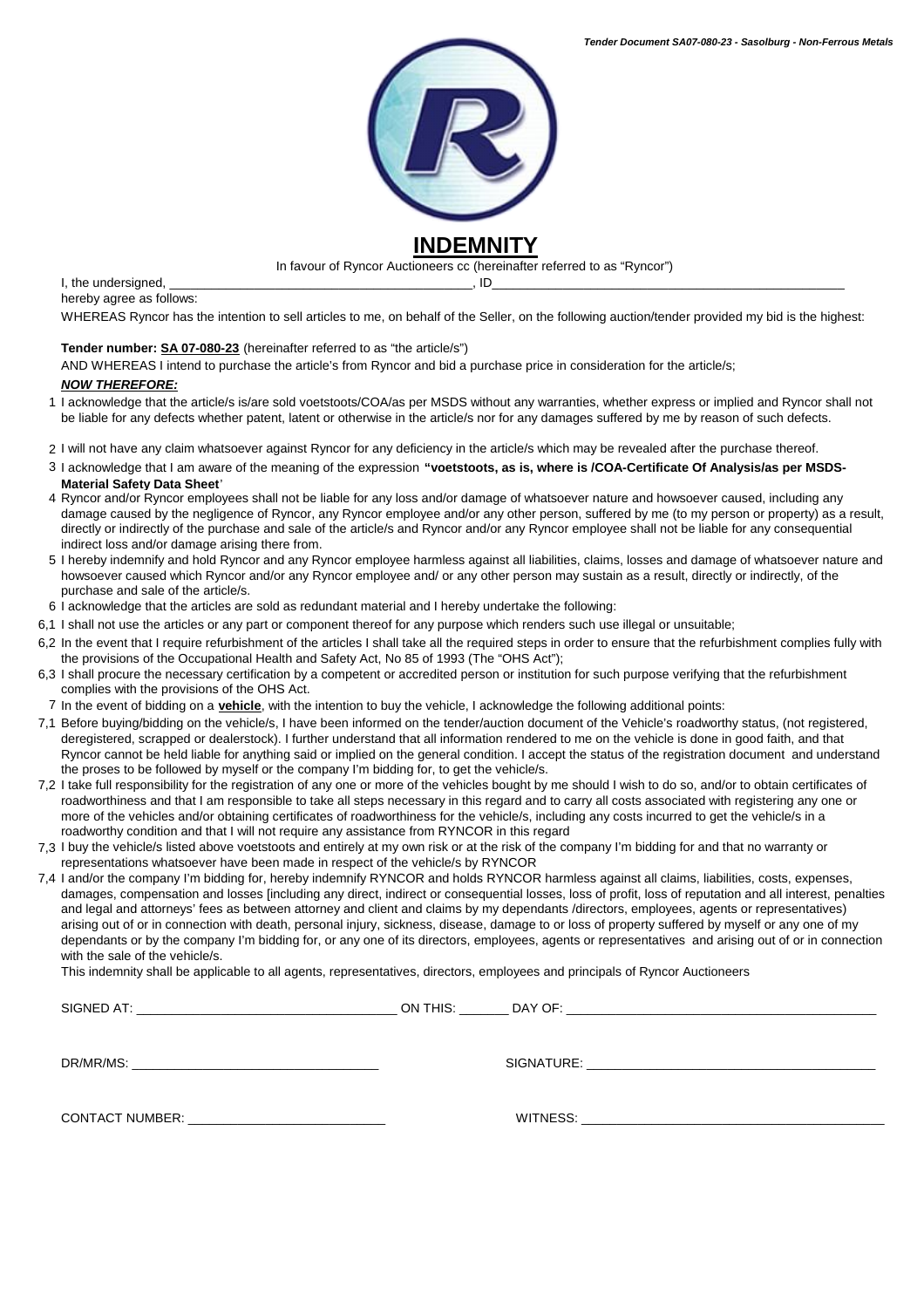

I/We \_\_\_\_\_\_\_\_\_\_\_\_\_\_\_\_\_\_\_\_\_\_\_\_\_\_\_\_\_ hereby agree to provide our personal information to Ryncor Auctioneers, on the express understanding that:

- 1. This constitutes our consent, as required under Section 11 (1) (a) of the Protection of Personal Information Act 4 of 2013 ("POPI").
- 2. The tender processing and finance staff of Ryncor Auctioneers will have access to our personal details which have been furnished to them for the purpose of attending to the registration of a tender over the assets referred in the tender document.
- 3. Ryncor Auctioneers are authorized to release our personal information to the seller, as well as any other Related Party/Parties, solely for the purposes of this transaction.
- 4. The personal data will be used only for the purposes in 2 and 3 above of this consent.
- 5. Ryncor Auctioneers will in addition to its POPI compliance store our details, as provided for and specified by the Legal Practice Council from time to time.
- 6. I/We hereby consent to receive Newsletters and/or other useful information from Ryncor Auctioneers in the future.

**Signature** 

\_\_\_\_\_\_\_\_\_\_\_\_\_\_\_\_\_\_\_\_\_\_\_\_\_\_\_\_\_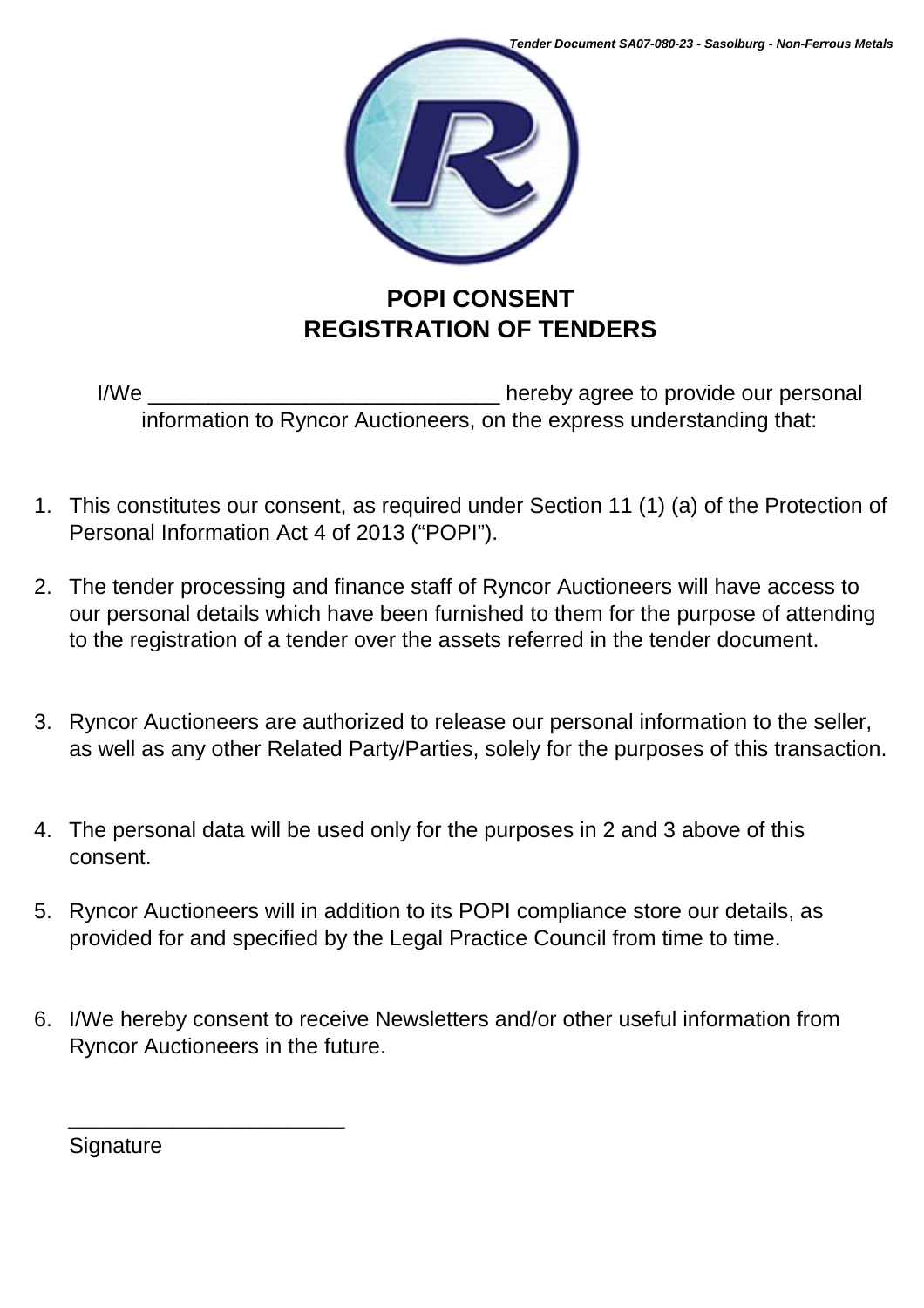

# **TENDER REGISTRATION FORM**

### **Declaration of agreement by the undersigned with the general terms and conditions of this tender sale.**

I/We, the undersigned  $\blacksquare$ the following irrevocable bid(s), without any restrictions according to the general terms and conditions of this tender sale by this, to purchase the materials as follows:

## **\* PLEASE COMPLETE ALL THE REQUESTED FIELDS BELOW IN CAPITAL LETTERS TO PREVENT BID CANCELLATION**

## **NAME OF COMPANY:**

**NAME AND SURNAME:**

**COMPANY VAT REGISTRATION NUMBER:**

**ID NUMBER AND COPY OF ID DOCUMENT:**

**PHYSICAL ADDRESS:**

**POSTAL ADDRESS:**

**CODE: COUNTRY:**

## **TELEPHONE NUMBER (BUSINESS HOURS):**

## **MOBILE TELEPHONE NUMBER:**

**FAX NUMBER:**

**E-MAIL ADDRESS:** 

SIGNATURE: COMPANY STAMP:

**DATE: TIME: PLACE:**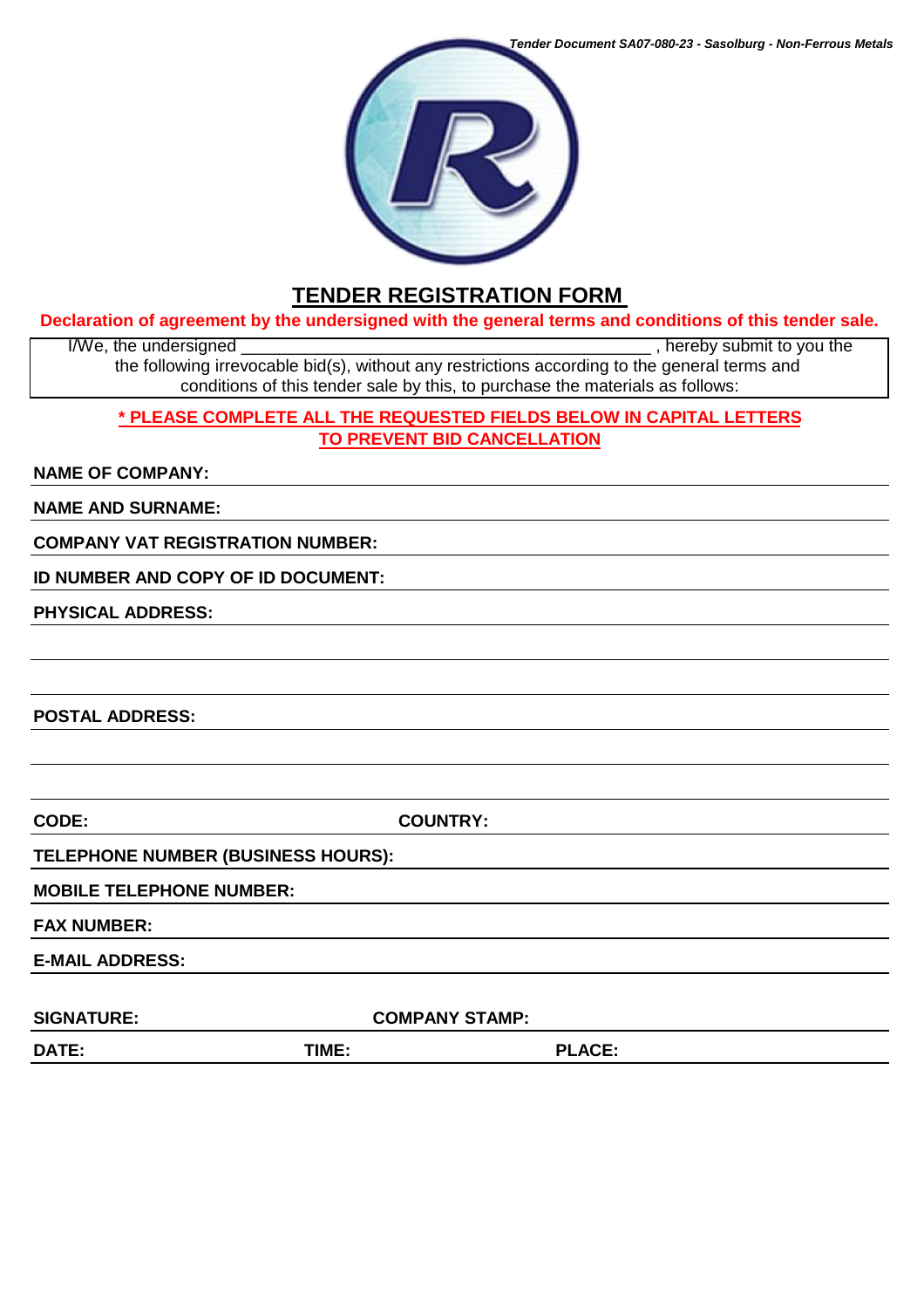| <b>TENDER ITEMS</b> |                                 |                                                                           |               |                                                              |
|---------------------|---------------------------------|---------------------------------------------------------------------------|---------------|--------------------------------------------------------------|
| <b>LOT NO</b>       | BU NO.                          | <b>DESCRIPTION</b>                                                        | <b>REG NO</b> | <b>AMOUNT IN RAND</b>                                        |
|                     | LOT SA001 SA/SOLV/0095/22       | 304 S/Steel Pipes with Bends, Flanges & T-Pieces (39 Off)                 |               | (Excluding VAT & Buyer's Commission)<br><b>Price Per Ton</b> |
|                     |                                 | Bends (15 Off)                                                            |               |                                                              |
|                     |                                 | T-Pieces (8 Off)                                                          | 3269          |                                                              |
|                     |                                 | Flanges (16 Off)                                                          |               |                                                              |
|                     |                                 | <b>Total Estimated Weight: 0.508 Ton</b><br>Price per Ton                 |               |                                                              |
|                     | LOT SA002 SA/SOLV/0096/22       | Various Lengths 304 S/Steel Pipes (74 Off)                                |               | <b>Price Per Ton</b>                                         |
|                     |                                 | Estimated Length: 1180mm - 7030mm                                         |               |                                                              |
|                     |                                 | Estimated ID: 82mm                                                        | 3269          |                                                              |
|                     |                                 | Estimated OD: 88mm                                                        |               |                                                              |
|                     |                                 | <b>Total Estimated Weight: 2.152 Ton</b><br>Price per Ton                 |               |                                                              |
| LOT SA003           | SA/AMM/0005/22                  | Titanium Tubes (498 Off)                                                  |               | <b>Price Per Ton</b>                                         |
|                     |                                 | Estimated Length: 80mm - 5250mm                                           |               |                                                              |
|                     |                                 | Estimated ID: 24mm                                                        | 3226          |                                                              |
|                     |                                 | Estimated OD: 25mm                                                        |               |                                                              |
|                     |                                 | <b>Total Estimated Weight: 0.626 Ton</b>                                  |               |                                                              |
|                     | LOT SA004 SA/AMM/0006/22        | Price per Ton<br>Titanium Used Off-Cut Tubes (980 Off)                    |               | <b>Price Per Ton</b>                                         |
|                     |                                 | Estimated ID: 24mm                                                        |               |                                                              |
|                     |                                 | Estimated OD: 25mm                                                        | 3226          |                                                              |
|                     |                                 | <b>Total Estimated Weight: 0.059 Ton</b>                                  |               |                                                              |
|                     |                                 | Price per Ton                                                             |               |                                                              |
|                     | LOT SA005 SA/AMM/0007/22        | Titanium Cooler Plates (11 Off)<br>Estimated Size: 1025mm X 425mm         |               | <b>Price Per Ton</b>                                         |
|                     |                                 | <b>Total Estimated Weight: 0.012 Ton</b>                                  | 3226          |                                                              |
|                     |                                 | Price per Ton                                                             |               |                                                              |
|                     | LOT SA006 SA/MONO/0187/22       | 304 S/Steel Levelling Switch & Flanges (3 Off)                            |               | <b>Price Per Ton</b>                                         |
|                     |                                 | 304 S/Steel Magnetrol Levelling Switch (1 Off)                            |               |                                                              |
|                     |                                 | No Further Details                                                        | 3198          |                                                              |
|                     |                                 | 304 S/Steel Flanges (2 Off)                                               |               |                                                              |
|                     |                                 | <b>Total Estimated Weight: 0.057 Ton</b><br>Price per Ton                 |               |                                                              |
|                     | LOT SA007 SA/MONO/0169/22       | 316 S/Steel Magnetrol Levelling Switches (2 Off)                          |               | <b>Price Per Ton</b>                                         |
|                     |                                 | Model: XA154H4B-BAQ                                                       | 3198          |                                                              |
|                     |                                 | Total Estimated Weight: 0.0.091 Ton                                       |               |                                                              |
|                     |                                 | Price per Ton                                                             |               |                                                              |
|                     | LOT SA008 SA/INF/1311/22        | 446 Magnetic S/Steel (17 Off)<br><b>Total Estimated Weight: 0.144 Ton</b> | 3262          | <b>Price Per Ton</b>                                         |
|                     |                                 | Price per Ton                                                             |               |                                                              |
|                     | LOT SA009 SA/AMM/0018/22        | Contaminated S/Steel 316 Various Sizes Valves (31 Off)                    |               | <b>Price Per Ton</b>                                         |
|                     |                                 | Stainless Steel 316 Globe Valve (1 Off)                                   |               |                                                              |
|                     |                                 | 2 Inch<br>Stainless Steel 316 Globe Valve (24 Off)                        |               |                                                              |
|                     |                                 | 1 Inch                                                                    |               |                                                              |
|                     |                                 | Stainless Steel 316 Gate Valve (3 Off)                                    | 3243          |                                                              |
|                     |                                 | 1 Inch                                                                    |               |                                                              |
|                     |                                 | Stainless Steel 316 Gate Valve (3 Off)                                    |               |                                                              |
|                     |                                 | $\frac{1}{2}$ Inch                                                        |               |                                                              |
|                     |                                 | <b>Total Estimated Weight: 0.096 Ton</b><br>Price per Ton                 |               |                                                              |
|                     | LOT SA010 SA/AMM/0017/22        | Contaminated S/Steel 304 Various Sizes Valves (16 Off)                    |               | <b>Price Per Ton</b>                                         |
|                     |                                 | Stainless Steel 304 Gate Valve (10 Off)                                   |               |                                                              |
|                     |                                 | 1 Inch                                                                    |               |                                                              |
|                     |                                 | Stainless Steel 304 Gate Valve (2 Off)                                    |               |                                                              |
|                     |                                 | $\frac{3}{4}$ Inch<br>Stainless Steel 304 Gate Valve (4 Off)              | 3243          |                                                              |
|                     |                                 | $\frac{1}{2}$ Inch                                                        |               |                                                              |
|                     |                                 | <b>Total Estimated Weight: 0.038 Ton</b>                                  |               |                                                              |
|                     |                                 | Price per Ton                                                             |               |                                                              |
| LOT SA011           | SA/AMM/0019/22                  | S/Steel 316 Tubing (4 Off)                                                |               | <b>Price Per Ton</b>                                         |
|                     |                                 | $\frac{1}{2}$ Inch                                                        | 3243          |                                                              |
|                     |                                 | <b>Total Estimated Weight: 0.007 Ton</b><br>Price per Ton                 |               |                                                              |
|                     | LOT SA012 SA/SSS/TSSPSM/1513/22 | APV Heat Exchanger (1 Off)                                                |               | <b>Price Per Ton</b>                                         |
|                     |                                 | Type: M60                                                                 |               |                                                              |
|                     |                                 | S/N: SA1623                                                               |               |                                                              |
|                     |                                 | Steel Body                                                                |               |                                                              |
|                     |                                 | 316 Stainless Steel Plates<br>Dimensions: 1284mm x 877mm x 1562mm         | 3301          |                                                              |
|                     |                                 | 10 Bar                                                                    |               |                                                              |
|                     |                                 | <b>Estimated Weight: 1.651 Ton</b>                                        |               |                                                              |
|                     |                                 | Price per Ton                                                             |               |                                                              |
|                     | LOT SA013 SA/AMM/0020/22        | Various S/Steel 321                                                       |               | <b>Price Per Ton</b>                                         |
|                     |                                 | <b>Total Estimated Weight: 0.109 Ton</b>                                  | 3243          |                                                              |
|                     |                                 | Price per Ton                                                             |               |                                                              |

*Hereby I/we confirm that I/we have read and understand the terms and conditions of this tender sale.*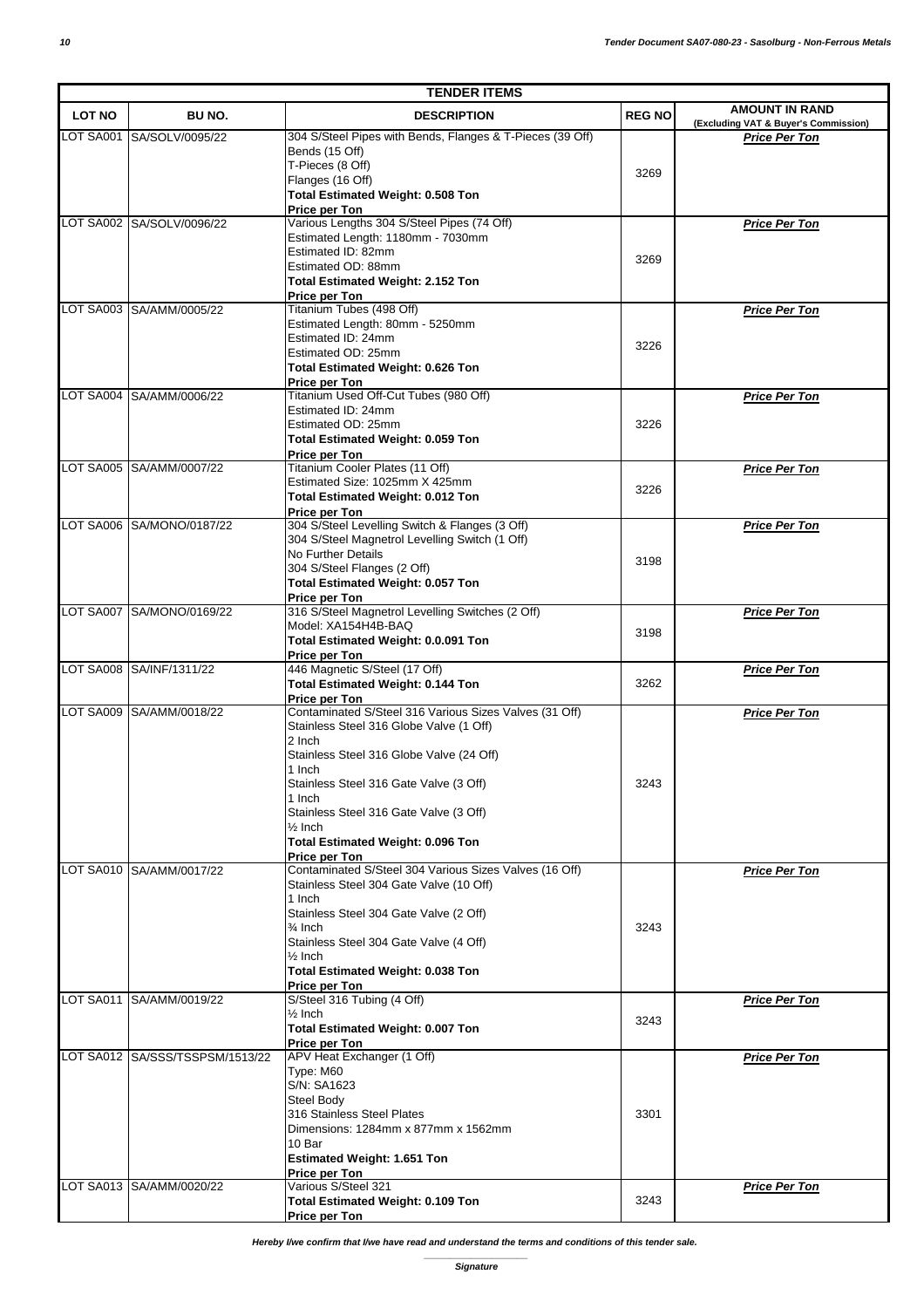| <b>TENDER ITEMS</b> |                                 |                                                                                                                                                                                                                                                                                             |               |                                                               |
|---------------------|---------------------------------|---------------------------------------------------------------------------------------------------------------------------------------------------------------------------------------------------------------------------------------------------------------------------------------------|---------------|---------------------------------------------------------------|
| <b>LOT NO</b>       | BU NO.                          | <b>DESCRIPTION</b>                                                                                                                                                                                                                                                                          | <b>REG NO</b> | <b>AMOUNT IN RAND</b><br>(Excluding VAT & Buyer's Commission) |
|                     | LOT SA014 SA/SSS/RMM/0254/22    | Various Contaminated 316 S/Steel (1 Lot)<br>Total Estimated Weight: 0.121 Ton<br><b>Crate Excluded</b><br>Price per Ton                                                                                                                                                                     | 3268          | <b>Price Per Ton</b>                                          |
|                     | LOT SA015 SA/SSS/RMM/0255/22    | Various Contaminated 304 S/Steel (1 Lot)<br><b>Total Estimated Weight: 0.352 Ton</b><br><b>Crate Excluded</b><br>Price per Ton                                                                                                                                                              | 3268          | <b>Price Per Ton</b>                                          |
|                     | LOT SA016 SA/SSS/RMM/0256/22    | Various Contaminated Aluminium (1 Lot)<br><b>Total Estimated Weight: 0.042 Ton</b><br><b>Crate Excluded</b><br>Price per Ton                                                                                                                                                                | 3268          | <b>Price Per Ton</b>                                          |
|                     | LOT SA017 SA/SSS/TSSPSM/1507/22 | CF8M S/Steel Fluoro Seal Plug Valve (1 Off)<br>4 Inch 300<br>Estimated Weight: 0.039 Ton<br>Price per Ton                                                                                                                                                                                   | 3251          | <b>Price Per Ton</b>                                          |
|                     | LOT SA018 SA/SSS/TSSPSM/1490/22 | Coupling Guard, Valve & Ring (3 Off)<br>Brass Coupling Guard (1 Off)<br>Brass Valve (1 Off)<br>Brass Ring (1 Off)<br><b>Total Estimated Weight: 0.014 Ton</b><br>Price per Ton                                                                                                              | 3212          | <b>Price Per Ton</b>                                          |
|                     | LOT SA019 SA/MONO/0186/22       | Plug & Seat (9 Off)<br>316 Stainless Steel Plugs (2 Off)<br>17-4 PH Seats (4 Off)<br>17-4 PH Rings (3 Off)<br><b>Total Estimated Weight: 0.057 Ton</b><br>Price per Ton                                                                                                                     | 3224          | <b>Price Per Ton</b>                                          |
| LOT SA020           | SA/SSS/TSSPSM/1517/22           | Shaft (1 Off)<br>Estimated Length: 2530mm<br>Estimated ID: 160mm<br>Estimated OD: 85mm<br>Consisting of:<br>321 Stainless Steel, 347 Stainless Steel<br>Cr 18.632 %<br>Fe 65.207 %<br>19-9 DL, 19-9 DX<br>Cr 19.151 %<br>Fe 63.578 %<br><b>Estimated Weight: 0.335 Ton</b><br>Price per Ton | 3301          | <b>Price Per Ton</b>                                          |
|                     | LOT SA021 SA/SSS/TSSPSM/1502/22 | Hast S Shaft (1 Off)<br>Estimated Length: 1775mm<br><b>Estimated Weight: 0.002 Ton</b><br>Price per Ton                                                                                                                                                                                     | 3212          | <b>Price Per Ton</b>                                          |
|                     | LOT SA022 SA/SSS/TSSPSM/1509/22 | Various Sizes 316 S/Steel Shafts (2 Off)<br>Estimated Length: 500mm -1710mm<br><b>Total Estimated Weight: 0.011 Ton</b><br>Price per Ton                                                                                                                                                    | 3212          | <b>Price Per Ton</b>                                          |
|                     | LOT SA023 SA/AMM/0015/22        | 316 S/Steel Rod (1 Off)<br>Estimated Width: 25mm<br>Estimated Length: 3930mm<br><b>Estimated Weight: 0.016 Ton</b><br>Price per Ton                                                                                                                                                         | 3243          | <b>Price Per Ton</b>                                          |
|                     | LOT SA024 SA/AMM/0011/22        | Aluminium Pipes (2 Off)<br>Estimated Size: 72mm<br>Estimated Length: 5670mm - 6000mm<br><b>Total Estimated Weight: 0.023 Ton</b><br>Price per Ton                                                                                                                                           | 3243          | <b>Price Per Ton</b>                                          |
|                     | LOT SA025 SA/AMM/0012/22        | 316 S/Steel Pipes (25 Off)<br>Estimated Size: 1/2 Inch - 3 Inch<br>Estimated Length: 1670mm - 6700mm<br><b>Total Estimated Weight: 0.382 Ton</b><br>Price per Ton                                                                                                                           | 3243          | Price Per Ton                                                 |